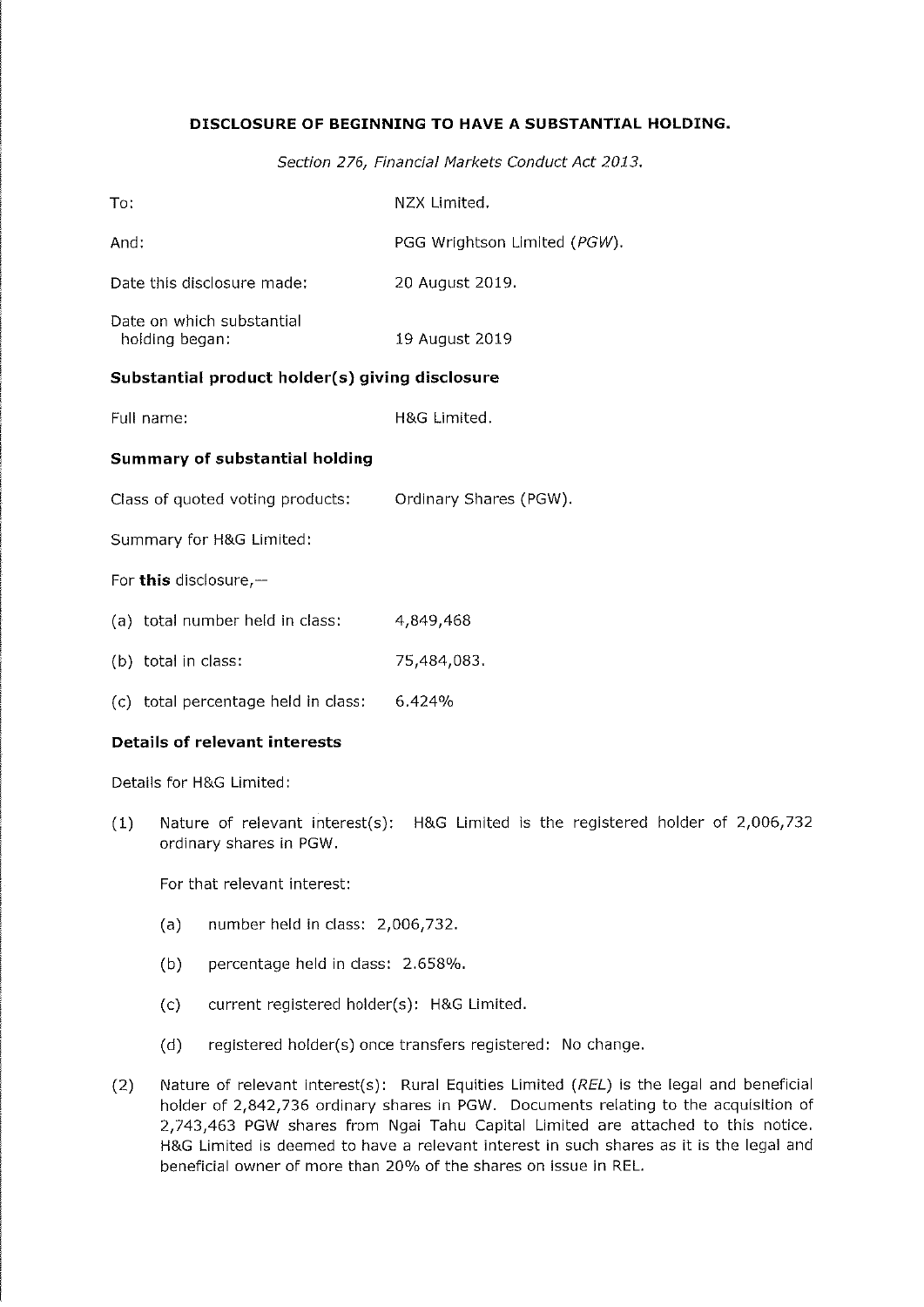For that relevant interest:

- (a) number held in class: 2/842,736.
- (b) percentage held in class: 3.766%
- (c) current registered holder(s): Ngai Tahu Capifcai Limited (as to 2,743/463 ordinary shares - unknown for the balance of 99,273 ordinary shares).
- (d) registered holder(s) once transfers registered: REL.

#### Details of transactions and events giving rise to substantial holding

Details of the transactions or other events requiring disclosure:

- (1) On 15 August 2019, through on-market trades, REL acquired 72,238 PGW shares for \$158/121.76.
- (2) On 16 August 2019, through on-market trades, REL acquired 27,035 PGW shares for \$61,647.91.
- (3) On 19 August 2019, pursuant to a sale and purchase agreement with Ngas Tahu Capital Limited, REL acquired 2/743/463 PGW shares for \$6,447/138.05. Settlement of this acquisition wili occur on 22 August 2019.

### Additional information

Address(es) of substantial product holder(s): C/- Rural Equities Limited, First Floor, 120 Karamu Road North (PO Box 783), Hastings.

Contact details: James Wright, Rural Equities Limited, First Floor, 120 Karamu Road North (P O Box 783), Hastings. Email - enquiries@ruralequities.co.nz. Phone - + 64 6 870 4672.

Name of any other person believed to have given, or believed to be required to give, a disclosure under the Financial Markets Conduct Act 2013 in relation to the financial products to which this disdosure relates: Nil.

#### Disclosure has effect for purposes of directors' and senior managers' disclosure

David Cushing, a director and shareholder of H&G Limited, is also a director of PGW. This disclosure also constitutes disclosure for the purposes of the directors' and senior managers' disclosure obligations.

#### Declaration

I, James Richard Wright, certify that, to the best of my knowledge and belief, the information contained in this disclosure is correct and that I am duly authorised to make this disclosure by all persons for whom it is made.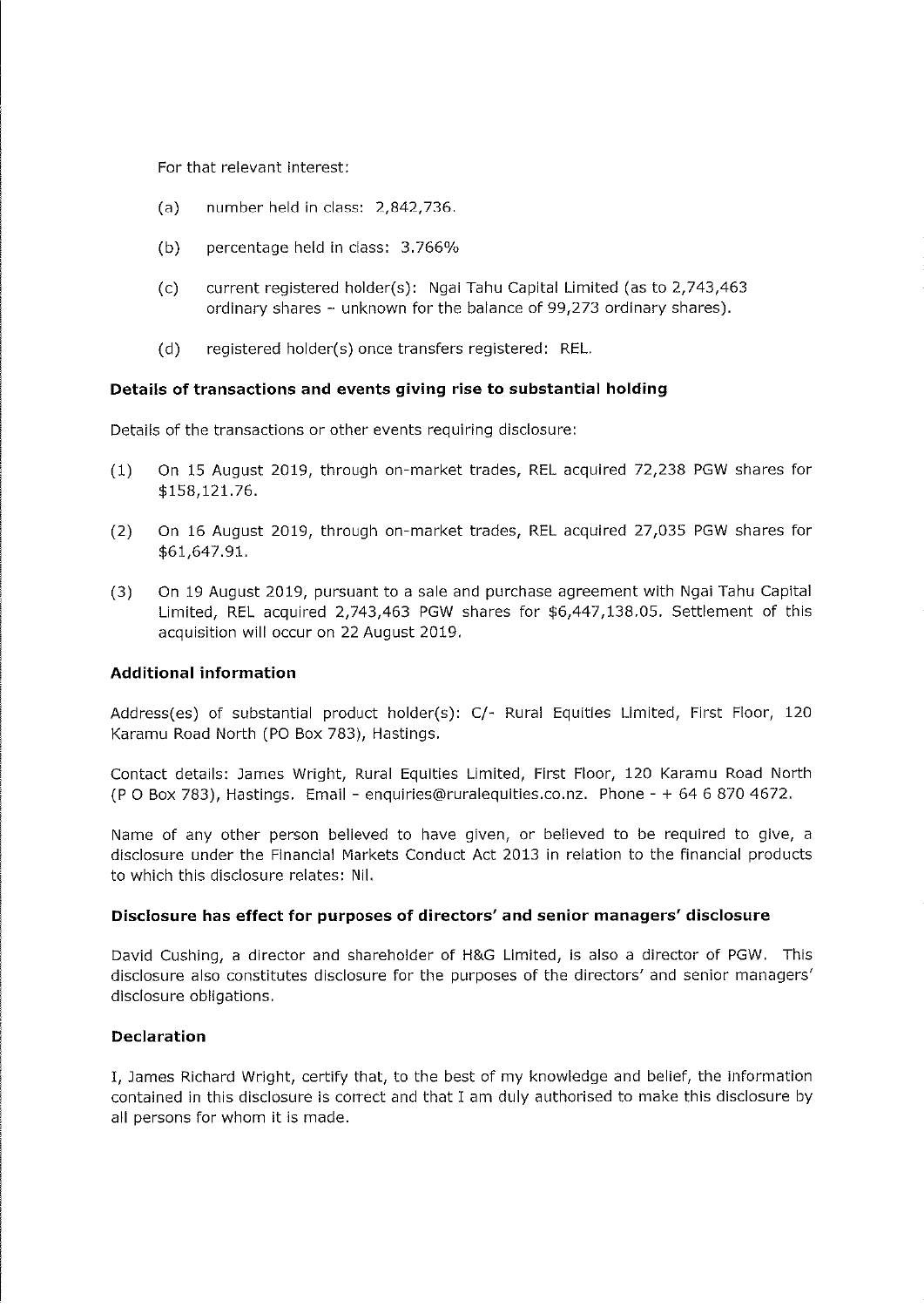#### 19 August 2019 19 August 2019

an<br>Alaman di Kabupaten Kabupaten Ka

## SALE AND PURCHASE OF PGW SHARES

The purpose of this agreement is to record the terms on which H&G Limited, or its nominee, ("H&G") will purchase 2,743,463 ordinary shares ("the Shares") in PGG<br>Mrightson Limited ("DCW") from Next Tebu Gerille ("the Shares") in Wrighfcson Limited ("PGW") from Ngai Tahu Capital Limited ("Ngaj Tahu").

Sharee for  $N^2$   $\pm$  2.5 cents are Chause to sell, and H&G agrees and undertakes to purchase, the  $S_{\rm X}$  is nuclear  $S_{\rm X}$  can be shared per share, for an aggregate consideration of NZ  $\phi$ <sub>0</sub>,447,138.05 ("the purchase price"),

Settlement shall occur three business days after the date of this agreement, by;

- Ngal Tahu transferring and delivering full, clear and unencumbered title to ati of the Shares to H&G; against
- H&G paying to Ngai Tahu, in cleared and immediately available funds, the purchase price.

Until settlement of the sale and purchase of Shares under this agreement, Ngai Tahu shall<br>be free to exercise all voting rights as it sees fit. On settlement of the sale Ngai Tahu shall be free to exercise ali voting rights as it sees fit. On settlement of the sale Ngai Tahu shall  $\rho$  any dividends or other entities received by it after the date of this agreement in respect of the Shares sold by it to H&G.

This agreement creates legally binding and enforceable obligations on the parties in<br>accordance with its terms. It is the entire agreement between the parties in relation to the sale and purchase of Shares and replaces all earlier negotiations, and representations, station and or written, between the sales and regotiations, and representations, where  $\mu$  is the parties relating to the sale and purchase of the sale and purchase of the

This agreement is governed by and construed in accordance with New Zealand (aw. The parties submit to the non-excluslve jurisdiction of the courts of New Zealand in relation to all disputes arising out of or In connection with this agreement.

Each party must do any thing, including execute and deliver any documents as may reasonably be required by any other parties to obtain the full benefit of this agreement according to its true intent.

This agreement may be signed in one or more counterparts and may be exchanged as PDF coples.

# Acknowledged and agreed by the parties:

^^^C. ......y jl

Name:  $\Delta AV/D$  CU SHIN G Name: Mike Sang

Title:

H&G Limited by: Ngai Tahu Capital Limited by:

 $\bigwedge$ -^

Director/Authorised Signatory Director/Authorised Signatory

 $D / a \in C \mathcal{F} \circ \mathcal{A}$  Title: Chief Executive Officer